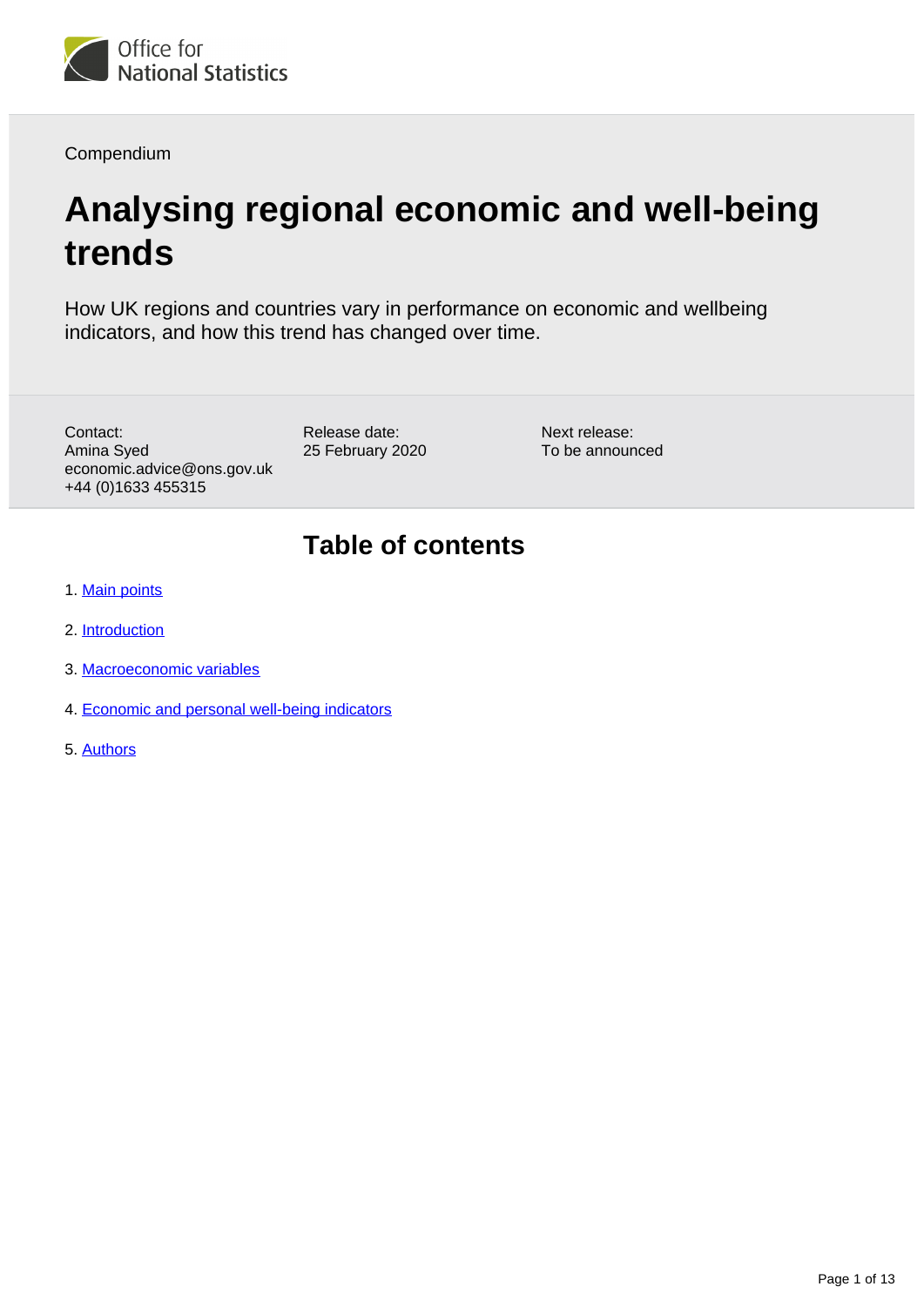# <span id="page-1-0"></span>**1 . Main points**

- London and the South East outperform other UK regions and countries in terms of productivity, human capital and wages, with little indication of the other regions and countries catching up.
- Once housing costs are considered London is only slightly above the UK average level for household income, while the South East has the highest household income.
- London tends to underperform on socio-economic variables such as cost of living, wealth inequality, and the personal well-being indicators.
- The South East is the least unequal region of UK in terms of within-region wealth inequality using the Gini coefficient.
- The South West and Northern Ireland ranked the highest for personal well-being indicators such as life satisfaction, feeling worthwhile and happiness.

# <span id="page-1-1"></span>**2 . Introduction**

Typically the economy is considered at an aggregate level to judge the economic experience of individuals within a country. While aggregate measures like gross domestic product (GDP) provide valuable insights, they often mask the disparities between the experience of individuals living in different regions and countries of the UK. In this respect regional indicators give us more insight. Within the UK, Nomenclature of Territorial Units for Statistics [\(NUTS\) areas and local administrative units \(LAUs\)](https://www.ons.gov.uk/methodology/geography/ukgeographies/eurostat) can be used to identify regions and countries of the UK at a different level of detail.

In this article, we look at the regional picture for the UK at the NUTS 1 level<sup>1</sup>, to give an understanding of how UK regions and countries vary in economic performance with respect to each other, and how this trend has changed over time. There is also an interactive tool for users to look at some personal well-being indicators such as life satisfaction, feeling worthwhile, happiness, and anxiety at a local area level.

With the government focusing on addressing regional disparities, such analysis is useful for identifying the lagging regions and countries. This analysis is valuable in helping us understand the economic and social experiences of the individuals living in different parts of the UK, and can ultimately help reduce the disparities within and between regions and countries.

## **Notes for Introduction**

1. NUTS 1 refers to the 9 regions of England (North East, North West, Yorkshire and The Humber, East Midlands, West Midlands, East of England, London, South East, South West), and the countries of Scotland, Wales, and Northern Ireland.

# <span id="page-1-2"></span>**3 . Macroeconomic variables**

The macroeconomic variables we will consider are: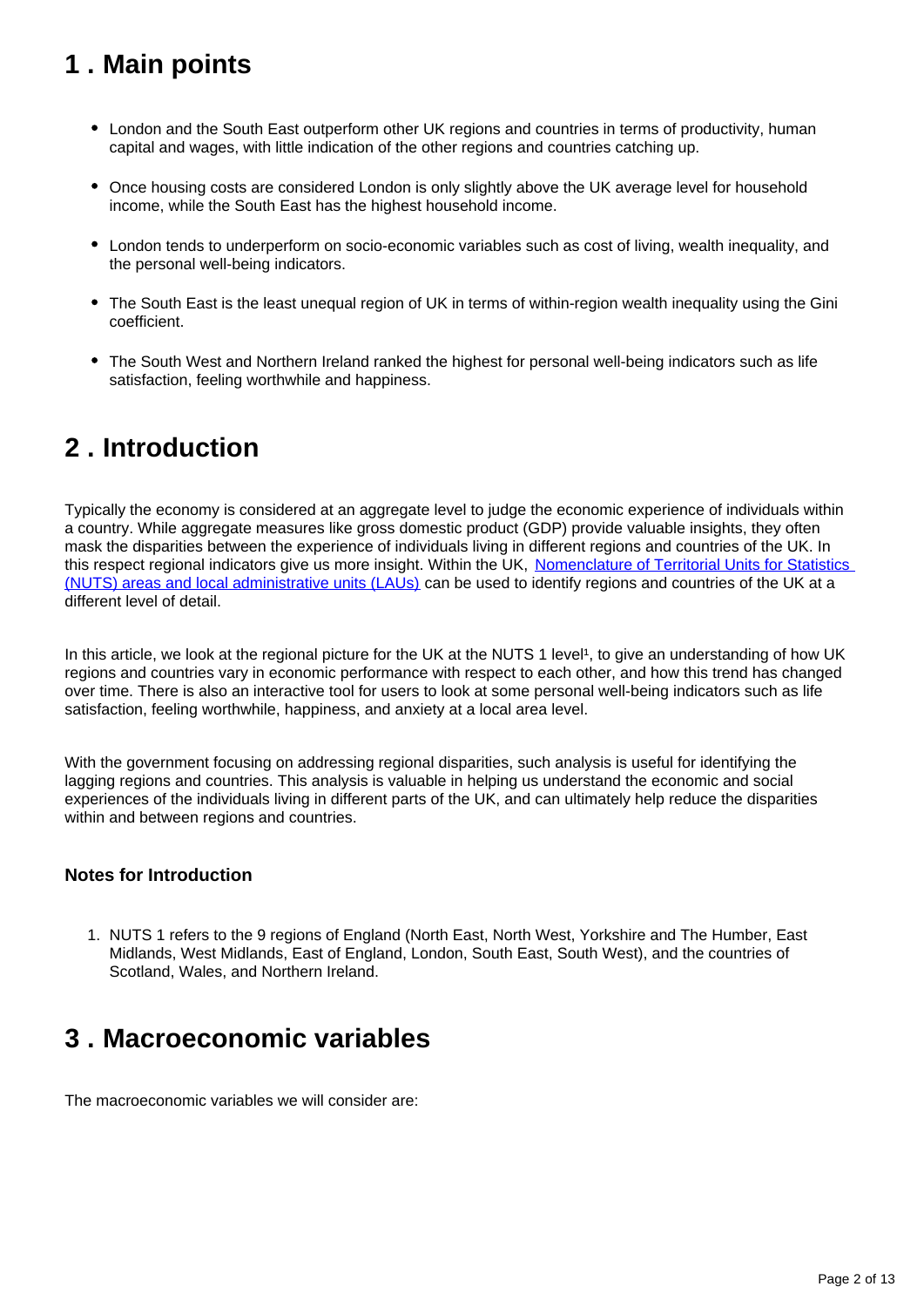- estimates of productivity (in terms of output per hour)
- average (median) earnings
- an indicator for human capital
- household costs
- household income

# **London is by far the most productive and best-paid region**

Gross value added (output) per hour gives an estimate for productivity across the NUTS 1 regions. That is, the greater the output per hour estimate for a region or country, the more productive it is. Economic theory stipulates that, all things being equal, higher productivity is associated with higher wages. A possible explanation for this is that, theoretically, an increase in worker productivity can lead to an increase in the demand for labour (all else constant) which should ultimately lead to an increase in wages (marginal productivity theory of wages<sup>1</sup>).

This positive correlation can also be explained by the efficiency wage hypothesis. This hypothesis claims that firms will offer a wage greater than that of the labour market clearing wage to incentivise workers to increase their labour productivity. One potential driver for output per hour is capital investment. When considering the [neoclassical production function](https://courses.lumenlearning.com/boundless-economics/chapter/the-production-function/), a greater stock of capital will increase the marginal productivity of labour, all else being equal. In practice, the relationship between productivity and wages is less straightforward.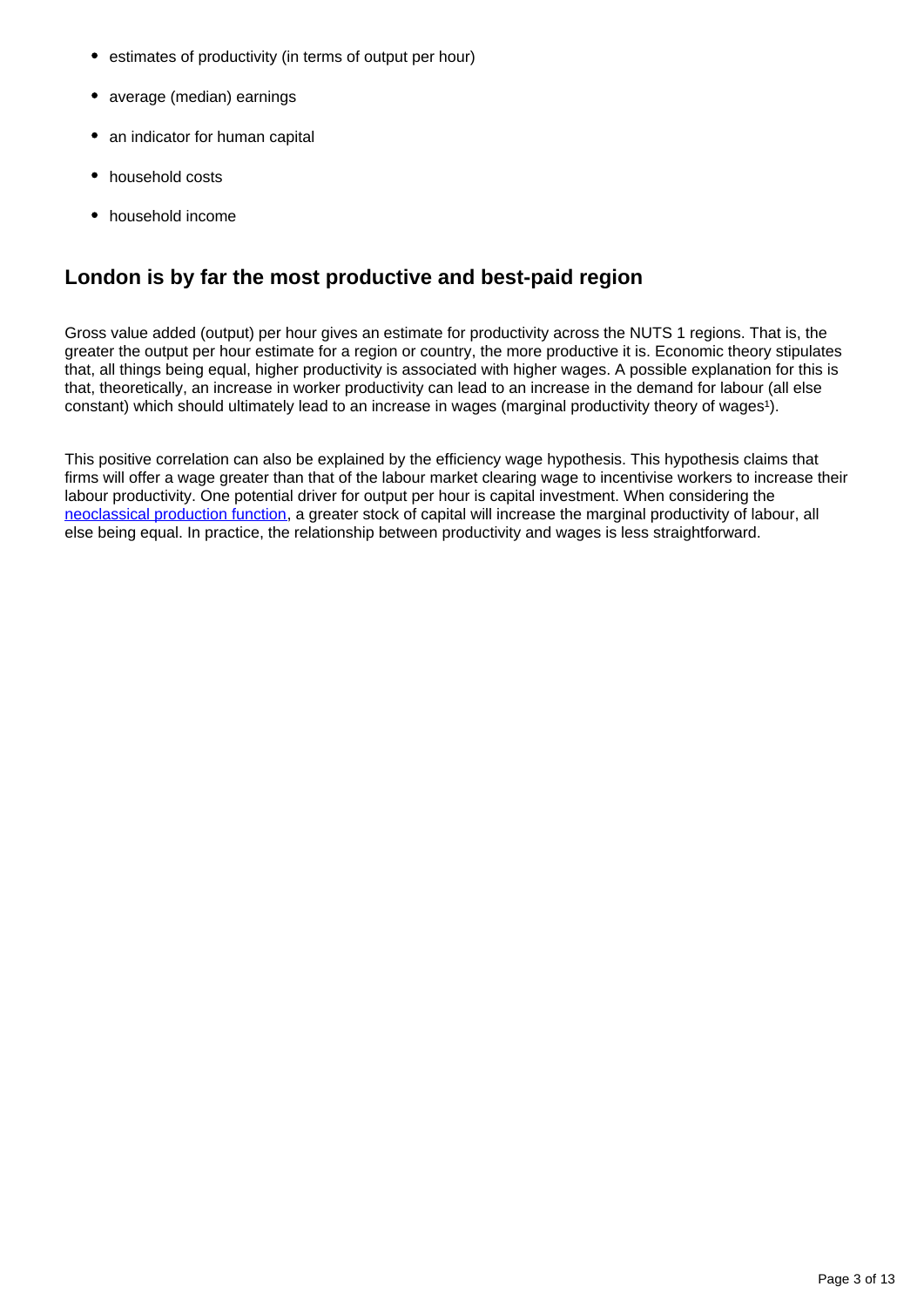### **Figure 1: Productivity and earnings are the highest in London and the South East**

# **Nominal output per hour (all industries) and nominal median hourly earnings, indexed UK=100, NUTS 1 regions, 2018** Figure 1: Productivity and earnings are the highest in Lonalgon

Nominal output per hour (all industries) and nominal median hourly earnings, indexed UK=100, NUTS 1 regions, 2018

and the South East



Output per hour (All Industries), Indexed UK=100

Median hourly earnings, Indexed UK=100

#### **Source: Office for National Statistics**

**Notes:**

- 1. Figures are based on where people work and not where they live. There will be people working in London who will not live there and will not necessarily be commuting from the South East.
- 2. This chart compares regional performance with the UK average for two different concepts that have different collection and compilation methods. Please take caution when comparing the measures within each particular region.

London and the South East were the top performers for output per hour and median hourly earnings.

The performance of regions and countries relative to the UK has generally stayed steady between 1998 and 2018. This means that the other regions and countries are not catching up with London and the South East. Some other points to note are: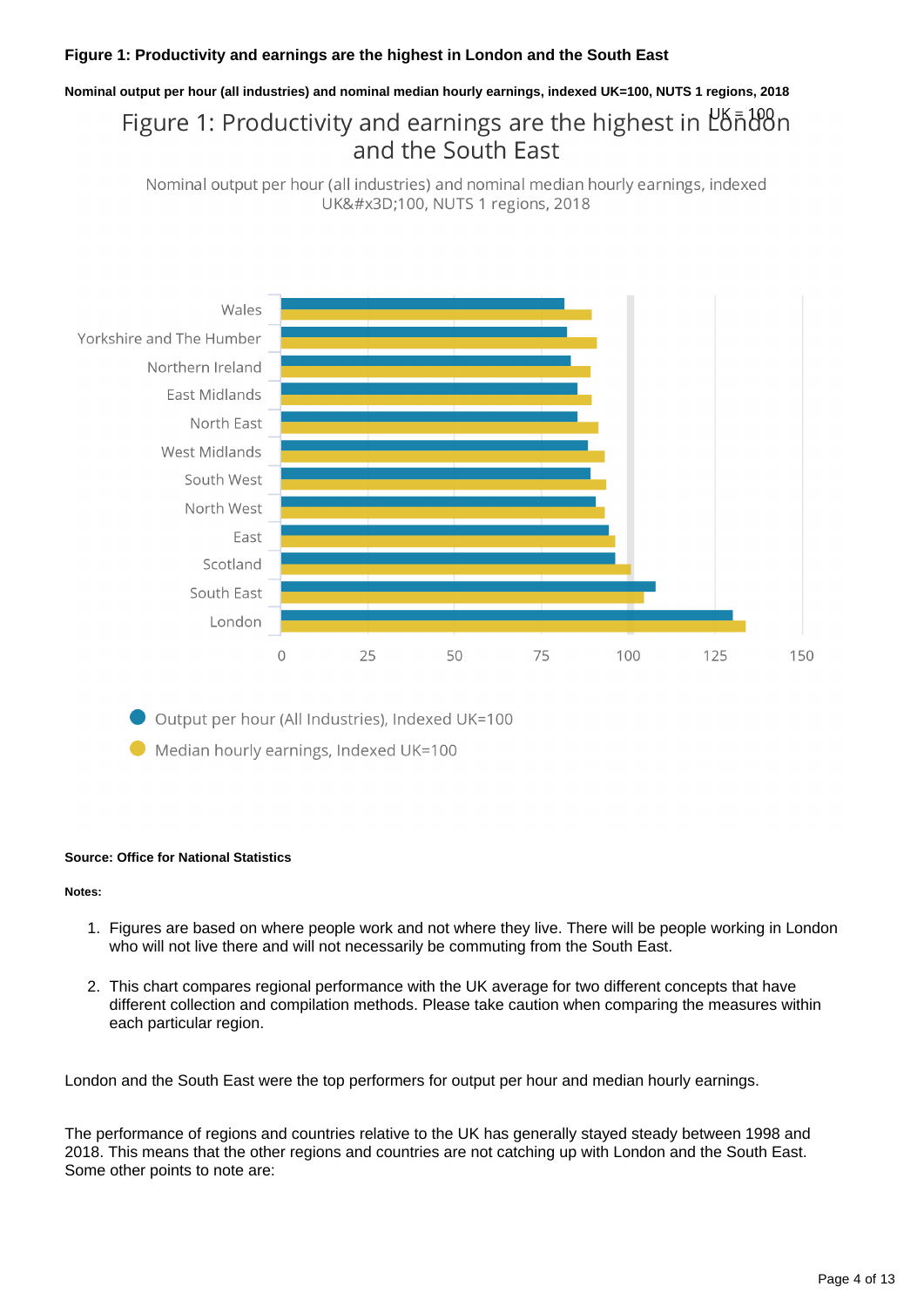- productivity and wages in London have been continuously higher (relative to the UK) than all other regions or countries, with the highest relative performance occurring in 2007 (36% above the UK average) and the highest relative median hourly earnings in 2011 (40% above the UK average)
- between 1998 and 2018, the NUTS1 regions with the lowest productivity and earnings were Wales and Northern Ireland
- the largest ratio between the highest (London) and lowest (Northern Ireland) annual estimates of productivity was in 2007, at 1.69, and for median hourly earnings was in 2010, at 1.58
- productivity in London (relative to the UK) increased between 1998 and 2007, and then gradually stalled following the 2008 economic downturn
- between 1998 and 2018, productivity in the East of England, relative to the UK average, declined from 96.7 to 95.0
- productivity in Scotland, relative to the UK average, increased from 89.7 in 1998 to 96.8 in 2018.

## **Figure 2: The gap between the regions and countries for productivity and wages has remained steady over time**

Output per hour (all industries), constant price (CVM) (2016), and median hourly earnings, indexed UK=100, NUTS 1 regions, 1998 to 2018

### **Notes**

- 1. Because we do not have figures for regional prices, we have used the UK level consumer price indices to deflate earnings. Indexing means that both the real and nominal values are the same.
- 2. The data represent relative performance, so an increase in productivity in one region over time does not necessarily reflect growth in productivity for that region, but an improvement in performance relative to the UK.

#### [Data download](https://www.ons.gov.uk/visualisations/dvc754b/regd/fig2/datadownload.xlsx)

## **London has the highest human capital per head across all regions and countries of the UK**

Human capital is defined as the stock of skills, knowledge and experience of an individual or population, which can productively be applied in the economy; it is widely referred to as one of the main drivers of economic growth. The methodology for calculating human capital can be found in the [Human capital estimates, UK: 2004 to 2018](https://www.ons.gov.uk/peoplepopulationandcommunity/wellbeing/articles/humancapitalestimates/2004to2018) release. We are in the process of expanding our measure of human capital following the [consultation launched in](https://consultations.ons.gov.uk/well-being-inequalities-sustainability-and-environment/indicator-based-approach-to-measuring-human-capita/)  [September 2019.](https://consultations.ons.gov.uk/well-being-inequalities-sustainability-and-environment/indicator-based-approach-to-measuring-human-capita/)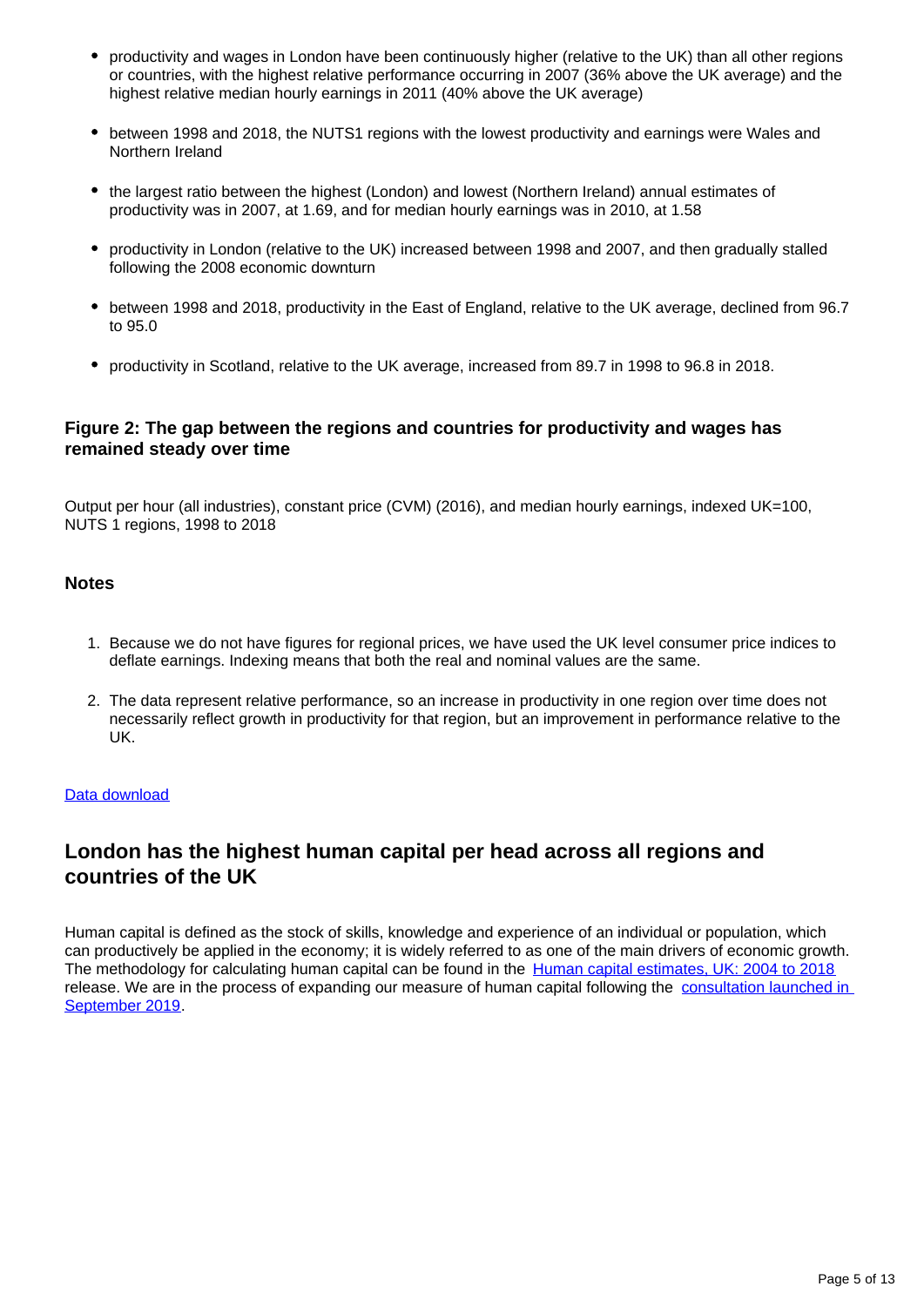### **Figure 3: London has the highest real human capital per head for all years between 2004 and 2018**

#### **Real human capital per head (£ thousands, 2018 prices), NUTS 1 regions and countries, 2004 and 2018**

# Figure 3: London has the highest real human capital per heade = 100 for all years between 2004 and 2018

Real human capital per head (£ thousands, 2018 prices), NUTS 1 regions and countries, 2004 and 2018



#### **Source: Office for National Statistics**

London and the South East have the highest human capital per head compared with all other regions and countries of the UK. Given that the UK's high-skill service industries, such as financial services and technology, are concentrated in London, it attracts both domestic and international skilled labour to the region. As skilled labour is mobile, it is likely that people with a higher stock of human capital relocate to regions and countries that pay more and have better job opportunities. Over time, real human capital per head has generally increased for each NUTS1 region.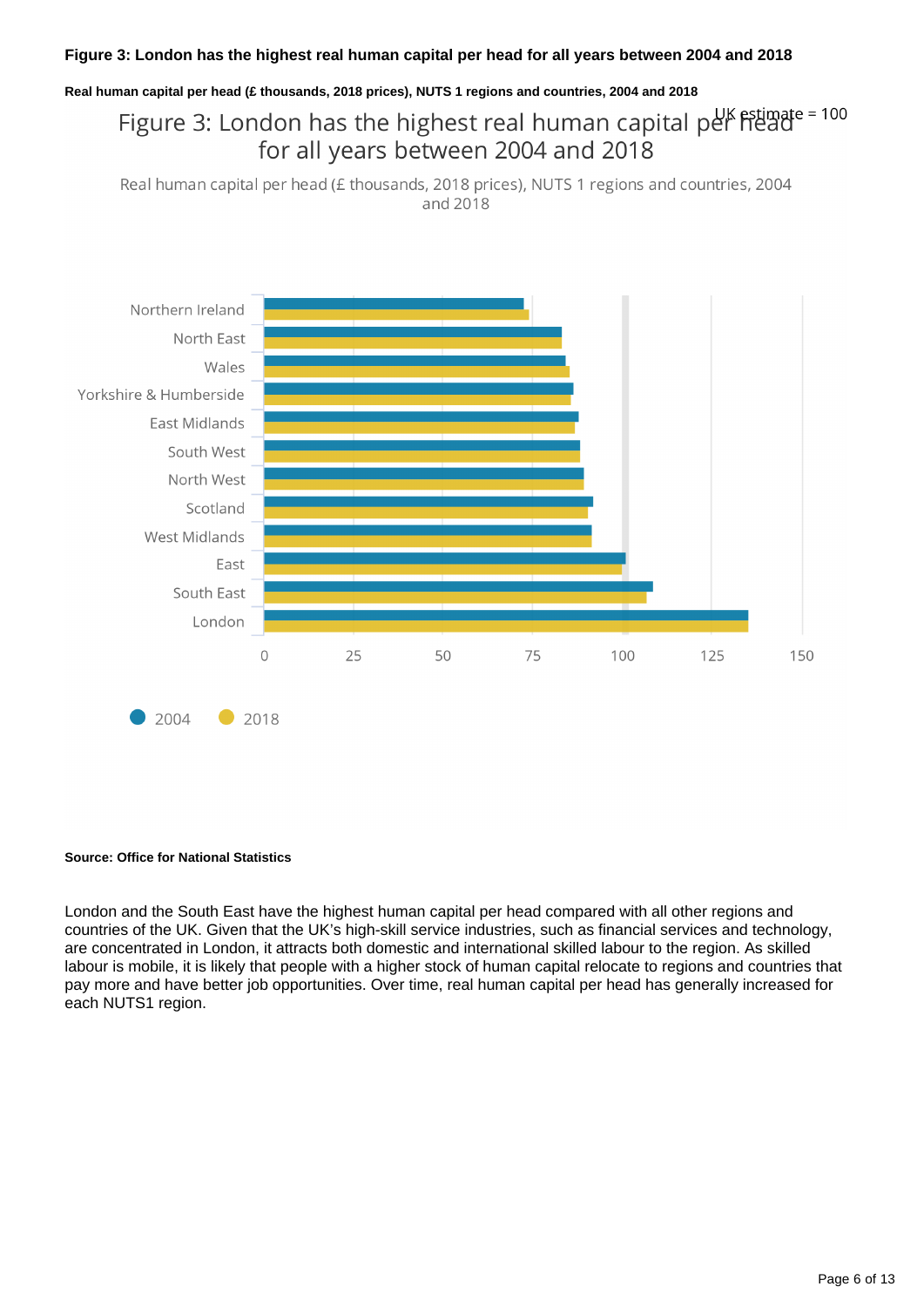### **Figure 4: London had the greatest stock of real human capital per head for degree holders for all years between 2004 and 2018**

**Real human capital for individuals with degree or equivalent, per head (£ thousands, 2018 prices), NUTS 1 regions, 2004 and 2018**

# Figure 4: London had the greatest stock of real human capital per head for degree holders for all years between 2004 and 2018

Real human capital for individuals with degree or equivalent, per head (£ thousands, 2018) prices), NUTS 1 regions, 2004 and 2018



#### **Source: Office for National Statistics**

London also has the highest real human capital per head estimate for people with a degree or equivalent qualification. The real human capital per head estimate for these individuals was lower in 2018 compared with 2004 for all regions and countries of UK. The differences across regions and countries in Figures 3 and 4 may be partially attributed to differences in the population composition, such as the average age of the economically active population in each region and country, and the amount of occupational mismatch for those with differing qualifications.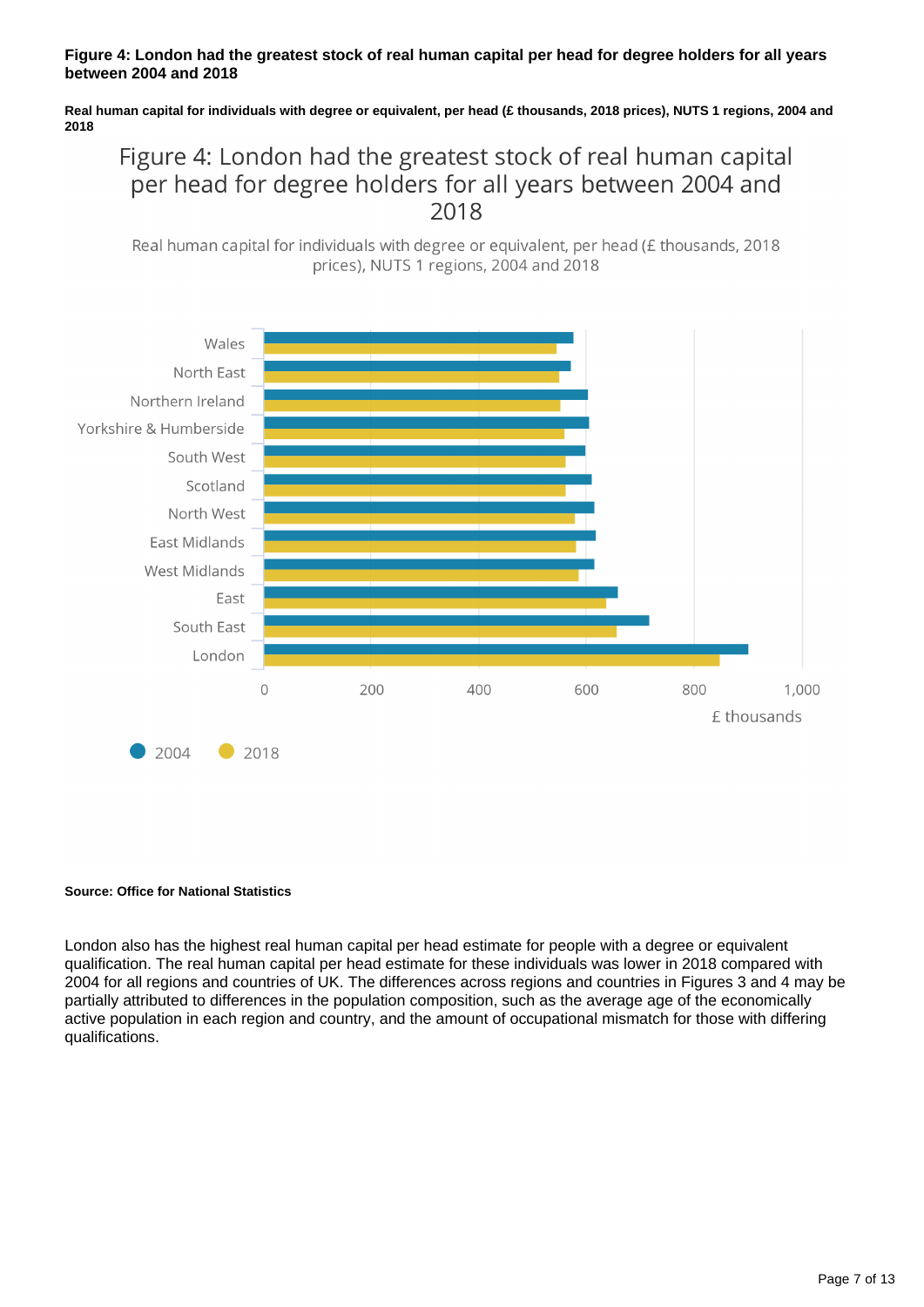## **London residents spend a higher proportion of their household income on housing costs**

Regions and countries with higher household income are also likely to have a higher household consumption<sup>3</sup>. This positive relationship is well established within economic theory, represented for example, by the Keynesian consumption function (Keynes, 1936). However, if the households in a certain region experience a higher cost of living, their residual income after housing costs will reduce, despite the higher income.

While London ranks top in performance of macroeconomic variables such as productivity, wages and human capital, the residents pay a higher proportion of their household income on housing costs. Between financial years ending (FYE) 2015 and 2017, housing costs (as measured by the median household weekly private rent) accounted for 43% of median weekly equivalised household income in London, compared with 21% in Northern Ireland.

### **Figure 5: London residents spend a higher proportion of their household income on housing costs**

**Ratio of median household weekly private rent to median weekly equivalised household income as a percentage², NUTS 1 regions, three-year average FYE 2015 to FYE 2017**

# Figure 5: London residents spend a higher proportion of their household income on housing costs

Ratio of median household weekly private rent to median weekly equivalised household income as a percentage<sup>2</sup>. NUTS 1 regions, three-year average FYE 2015 to FYE 2017

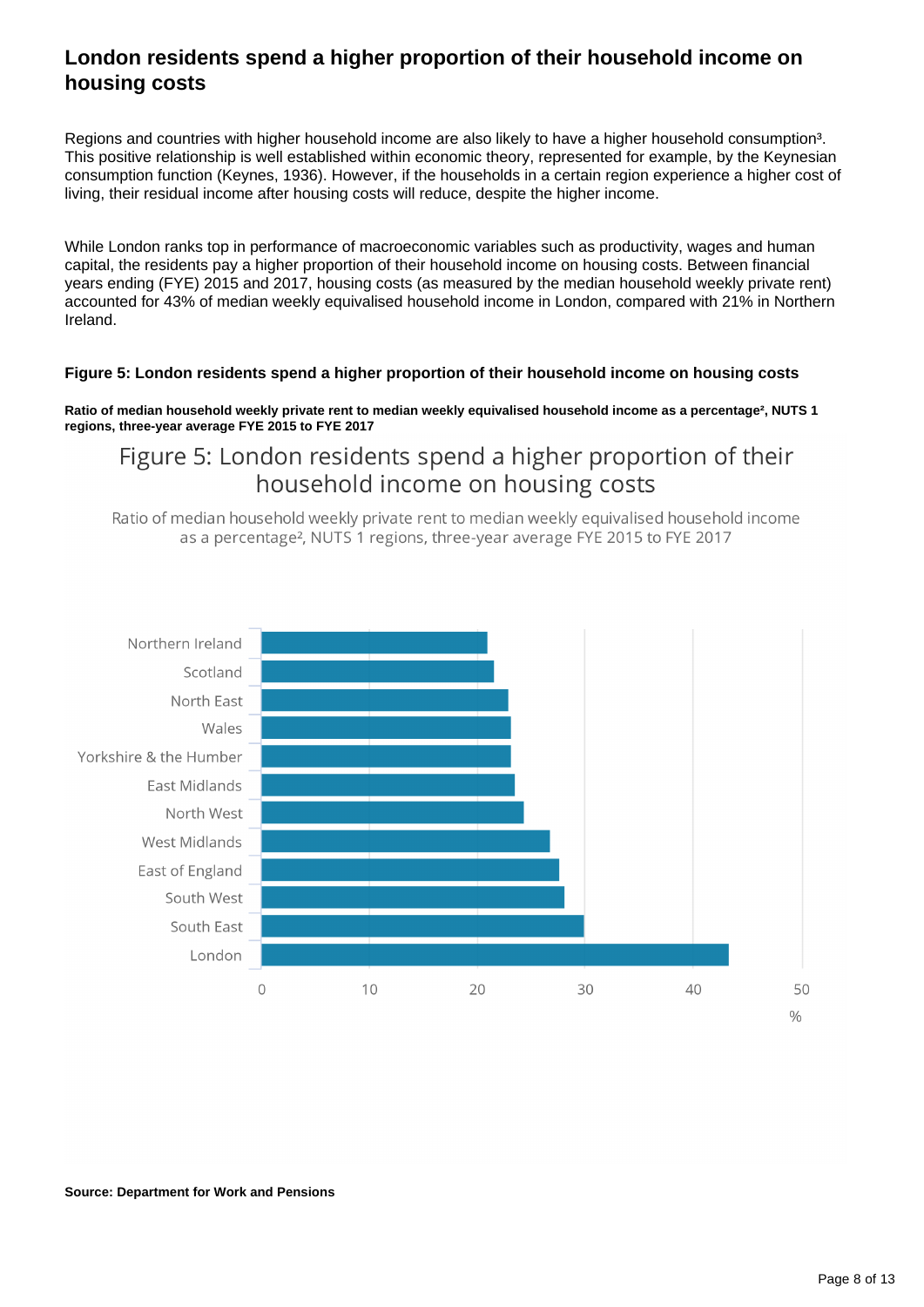Some other things to note are:

- household weekly private rent in London was lower in FYE 2017 (£230), than FYE 2016 (£247) and FYE 2015 (£239)
- between FYE 2015 and 2017, weekly private rent rose in the South West, South East, West Midlands, North East, Scotland, and Northern Ireland, possibly because of strong growth in the housing market

The fall in median household weekly private rent in London between FYE 2017 and FYE 2016 could be partly explained by a steady fall in the growth in the House Price Index (HPI) and the Index of Private Housing Rental Prices (IPHRP) during this period. The volume of sales also declined during this period, partly the result of changes in stamp duty introduced in April 2016, and a slowdown in the buy-to-let market. For more details on the London housing market please see the [Exploring recent trends in the London housing market](https://www.ons.gov.uk/economy/inflationandpriceindices/articles/exploringrecenttrendsinthelondonhousingmarket/2018-09-19) article.

## **London is no longer the region with the highest household income, once housing costs are considered**

The Department for Work and Pensions (DWP) publishes the [Households below average income](https://www.gov.uk/government/statistics/households-below-average-income-199495-to-201718) release. This contains information on equivalised disposable household income adjusted for household size and composition (called equivalisation), estimated on both a before and after housing costs basis. A better way to look at the difference in income between regions and countries is to use this equivalised household income and compare estimates both before and after housing costs.

Figure 6 shows that before housing costs are accounted for, London has the highest median weekly household income, but after housing costs are considered, the South East overtakes it. London is only slightly above the UK average household income after considering housing costs, while the South East, East of England, Scotland, and South West regions or countries are above the UK average.

The East Midlands is below the UK average in terms of equivalised household income before housing cost, but is just above the average when housing costs are considered. Northern Ireland, Yorkshire and The Humber, the North West, West Midlands, Wales, and the North East remain below the UK average even after taking housing costs into consideration.

The difference between household income before and after housing costs has worsened for London between FYE 2009 to FYE 2011 and FYE 2016 to FYE 2018. An increase in housing costs can be partially explained by a shortage of housing supply relative to the demand. This shortage was much greater in London and the South East resulting in higher housing costs in these regions. Despite [growth in the amount of homes supplied \(PDF,](https://assets.publishing.service.gov.uk/government/uploads/system/uploads/attachment_data/file/850825/Housing_Supply_England_2018-19.pdf)  [1.49MB\)](https://assets.publishing.service.gov.uk/government/uploads/system/uploads/attachment_data/file/850825/Housing_Supply_England_2018-19.pdf) in recent years, housing demand has remained strong and continued to outstrip housing supply in these regions.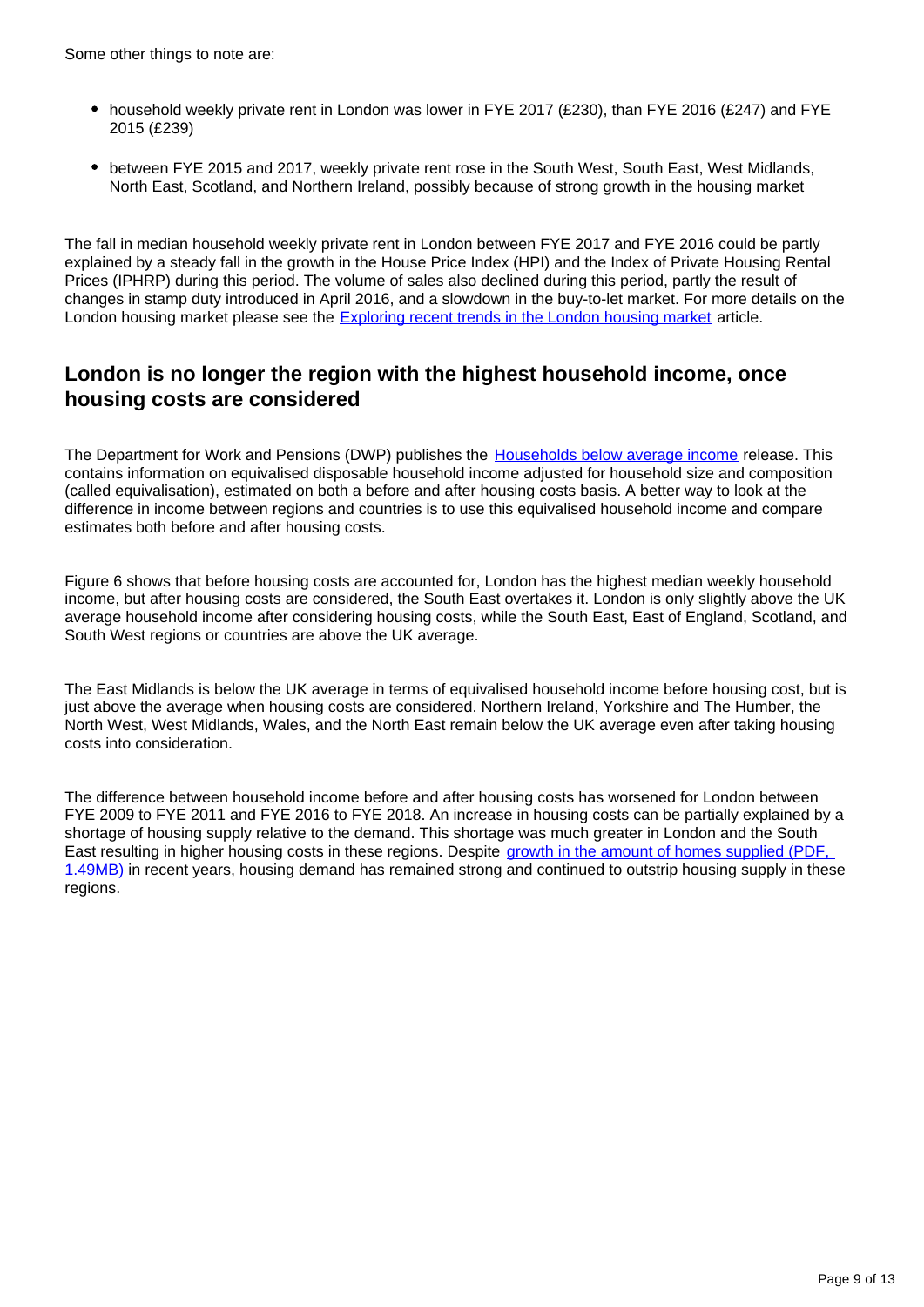### **Figure 6: London is only slightly above the UK average household income after considering housing costs**



**Median weekly equivalised household income for all individuals in average FYE 2018 prices, indexed UK=100, NUTS 1 regions, FYE 2009 to FYE 2011 and FYE 2016 to FYE 2018**

#### **Source: Department for Work and Pensions**

#### [Data download](https://www.ons.gov.uk/visualisations/dvc754b/regd/fig6/datadownload.xlsx)

This analysis does not include commuting costs. Both housing and commuting costs are important for the South East as London is a big employment centre for the region.

### **Notes for Macroeconomic Variables**

- 1. Pullen, J (2009), 'The Marginal Productivity Theory of Distribution: A Critical History', June 2009
- 2. Assuming marginal propensity to consume is constant across the NUTS 1 regions.
- 3.  $\times$  100 Median weekly equivalised household income
- 4. Keynes, J M (1936), 'The General Theory of Employment, Interest and Money', February 1936

# <span id="page-9-0"></span>**4 . Economic and personal well-being indicators**

The [Wealth and Assets Survey](https://www.ons.gov.uk/peoplepopulationandcommunity/personalandhouseholdfinances/incomeandwealth/bulletins/totalwealthingreatbritain/april2016tomarch2018) calculates the total wealth in Great Britain, which can shed some light on the wealth inequality within the different regions and countries. Data for Northern Ireland is unavailable, so the analysis focuses on Great Britain. Aggregate total net wealth is an estimate of the value of wealth held by all private households in Great Britain, including net property, net financial, private pension and physical wealth.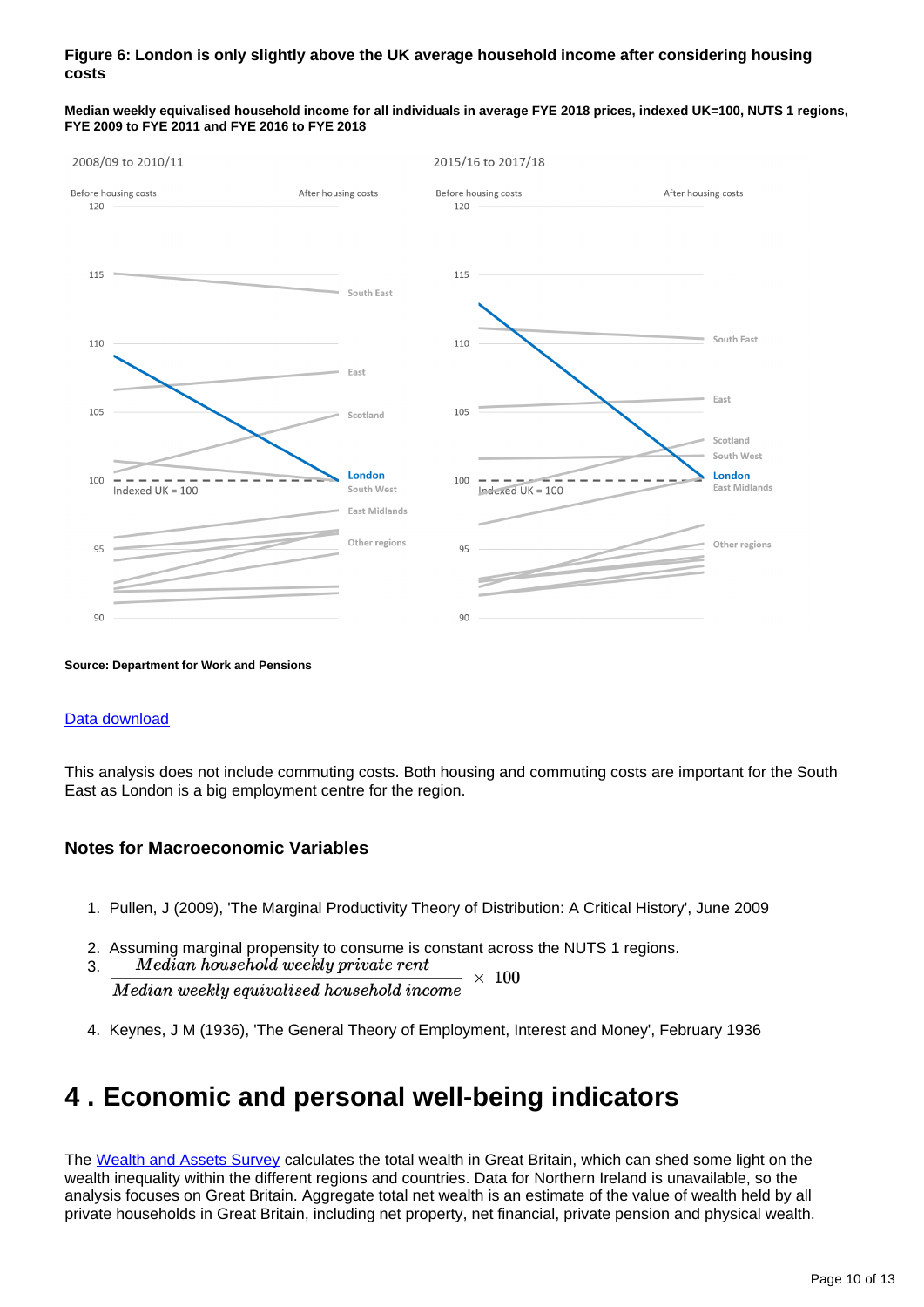## **London is the most unequal region of Great Britain for wealth inequality**

A common measure of calculating inequality within regions and countries is the Gini coefficient. The Gini coefficient can have a value between 0% (no inequality) and 100% (total inequality). Figure 7 shows, that for April 2016 to March 2018, London had the highest Gini coefficient (70%) in Great Britain and as such was the most unequal region in terms of wealth. In the same period, the South East had the lowest (58%) Gini coefficient and so is the least unequal region of Great Britain.

One thing to note is that the Gini coefficient does not reveal the source of inequality. Many factors, including demographic variations by region, can result in higher inequality. Other things to note in Figure 7 are:

- for the periods shown, the Gini coefficient varies for UK regions and countries, from 54% to 70%
- the North East had the second highest Gini coefficient (64%), while having the lowest value for aggregate total wealth from April 2016 to March 2018
- although the South East had the highest aggregate total wealth from April 2016 to March 2018, it was the least unequal region in Great Britain
- in contrast, London had the second highest aggregate total wealth and yet was the most unequal region in Great Britain
- Scotland and the South East, and to a lesser extent the West Midlands and the East of England, are the only NUTS 1 regions to have a lower Gini coefficient in April 2016 to March 2018 than when previously measured in July 2006 to June 2008
- the gap in Gini coefficients between London and the rest of the regions and countries of Great Britain has increased between July 2006 to June 2008, and April 2016 to March 2018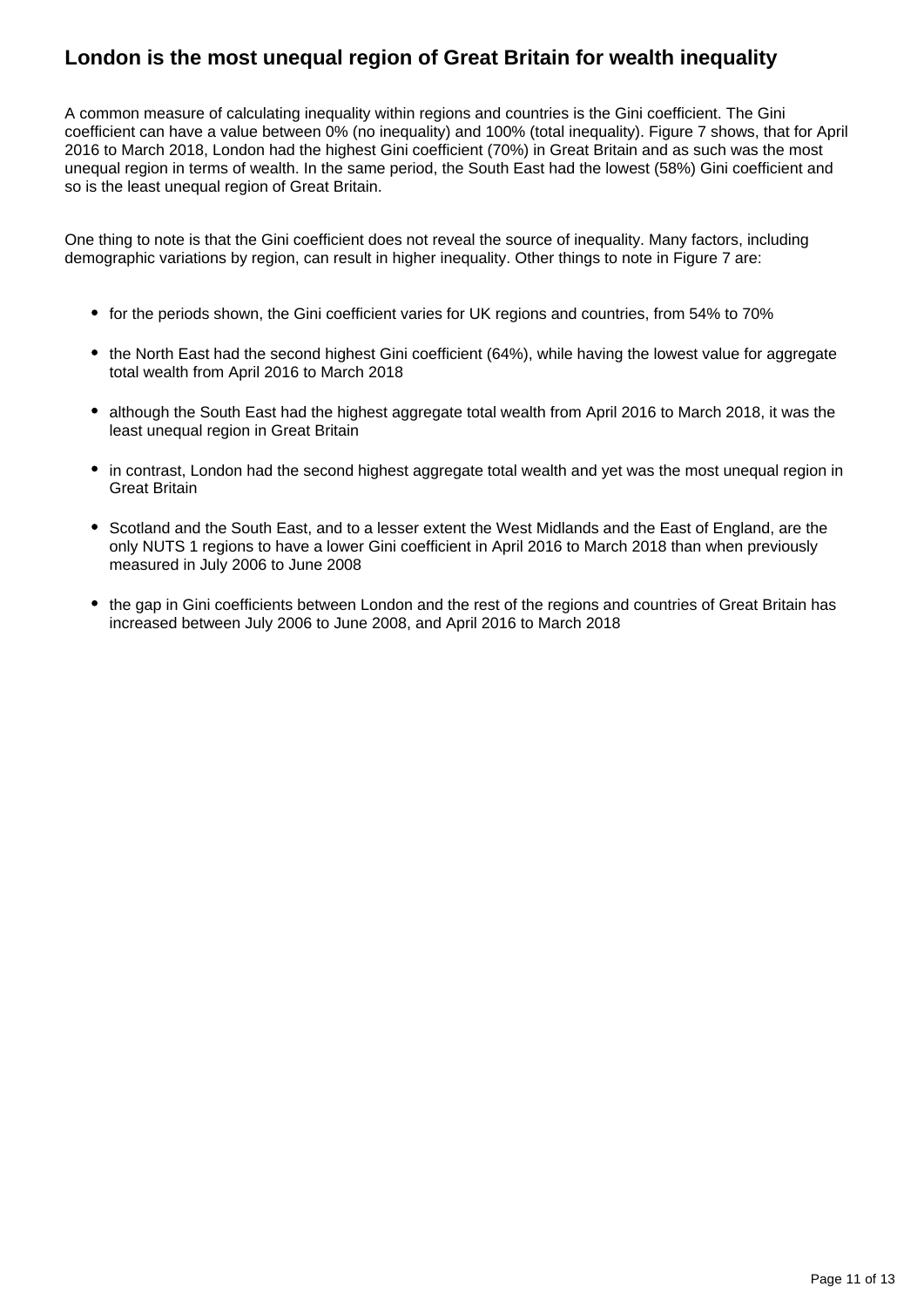### **Figure 7: London is the most unequal region in terms of wealth inequality**

#### Gini coefficients for total wealth, NUTS 1 regions<sup>1</sup>, July 2006 to June 2008, and April 2016 to March 2018

# Figure 7: London is the most unequal region in terms of wealth inequality

Gini coefficients for total wealth, NUTS 1 regions<sup>1</sup>, July 2006 to June 2008, and April 2016 to March 2018



#### **Source: Office for National Statistics**

**Notes:**

1. Data for Northern Ireland are unavailable

While London outperformed other NUTS1 regions of the UK in terms of macroeconomic variables such as productivity, human capital, and wages, once housing costs are considered, and looking at socio-economic variables like wealth inequality, London underperforms.